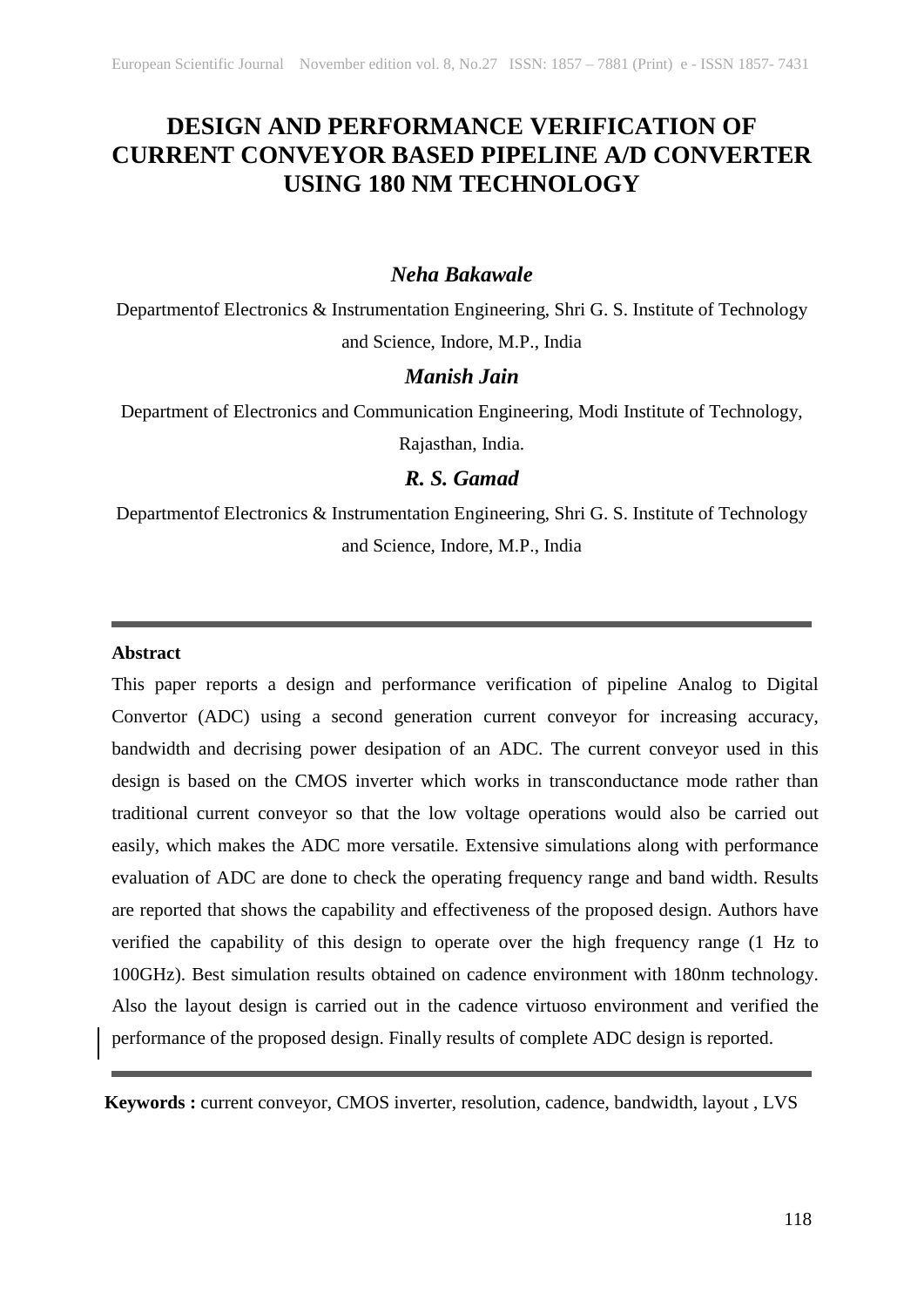#### **Introduction**

ADCs are rarely used alone, but are often included in more elaborate systems. The performance of the ADCs will affect the performance of the system where it is included and the precision with which the ADC parameters are known is necessary to compute the precision of the final result of the system using it. The rapid growth of the signal processing applications is driving the pipelined ADC design towards higher speed, higher precision, lower power consumption, lower supply voltage, smaller size and higher levels of integration along with the advancement of the fabrication technology. While continual speed improvement can still be achieved by using the advanced sub-micron or deep sub-micron CMOS processes, data converter designers find it more and more difficult to improve or even keep the accuracy of pipeline ADCs which reply on high gain operational-amplifier (OPAMP) and well matched components to produce high-precision converters. The continuing trend of submicron CMOS technology scaling, which is coupled with lower power supply voltages, makes it possible to keep up with the application development. At low power supply voltage, large open-loop OPAMP gain is difficult to realize without sacrificing bandwidth and/or power consumption [1]. As a result, the finite OPAMP gain is becoming a major hurdle in achieving both high speed and high accuracy in following ways.

First, large open loop OPAMP gain is difficult to realize without sacrificing bandwidth given the continuing trend of submicron CMOS scaling which is coupled with lower power supply voltages. Second, there are some physical limits on the component matching due to process variation, so it cannot be improved continually with CMOS technology scaling. Thus, while the state-of-the-art pipelined ADCs has exceeded 100MS/S (mega-samples-per-second) in CMOS technology [2-4]. The commonly achieved resolution is still bound within the range of 8-12 Effective-Number-of-Bits (ENOBs) due to the limitations set by component mismatches and finite OPAMP gain. Use of multi-bit-per-stage architecture and design optimization can achieve 14-bit performance as demonstrated in [5] but most pipelined ADCs with more than 12-bit resolution will usually require some kind of linearity enhancement techniques. Also the switched-capacitor (SC) circuits are usually used in pipeline ADCs not only they can construct the S/H circuit but also for the MDAC circuit. The SC circuit is usually made by OPAMP, for this reason, the accuracy of the OPAMP always determines the SC circuit performance. The second generation current conveyor has higher accuracy and wider frequency ranges, hence the CC-II- based circuits are popularly used in many applications like filters oscillators and so on. Basic architecture of the proposed design is given in Figure 1.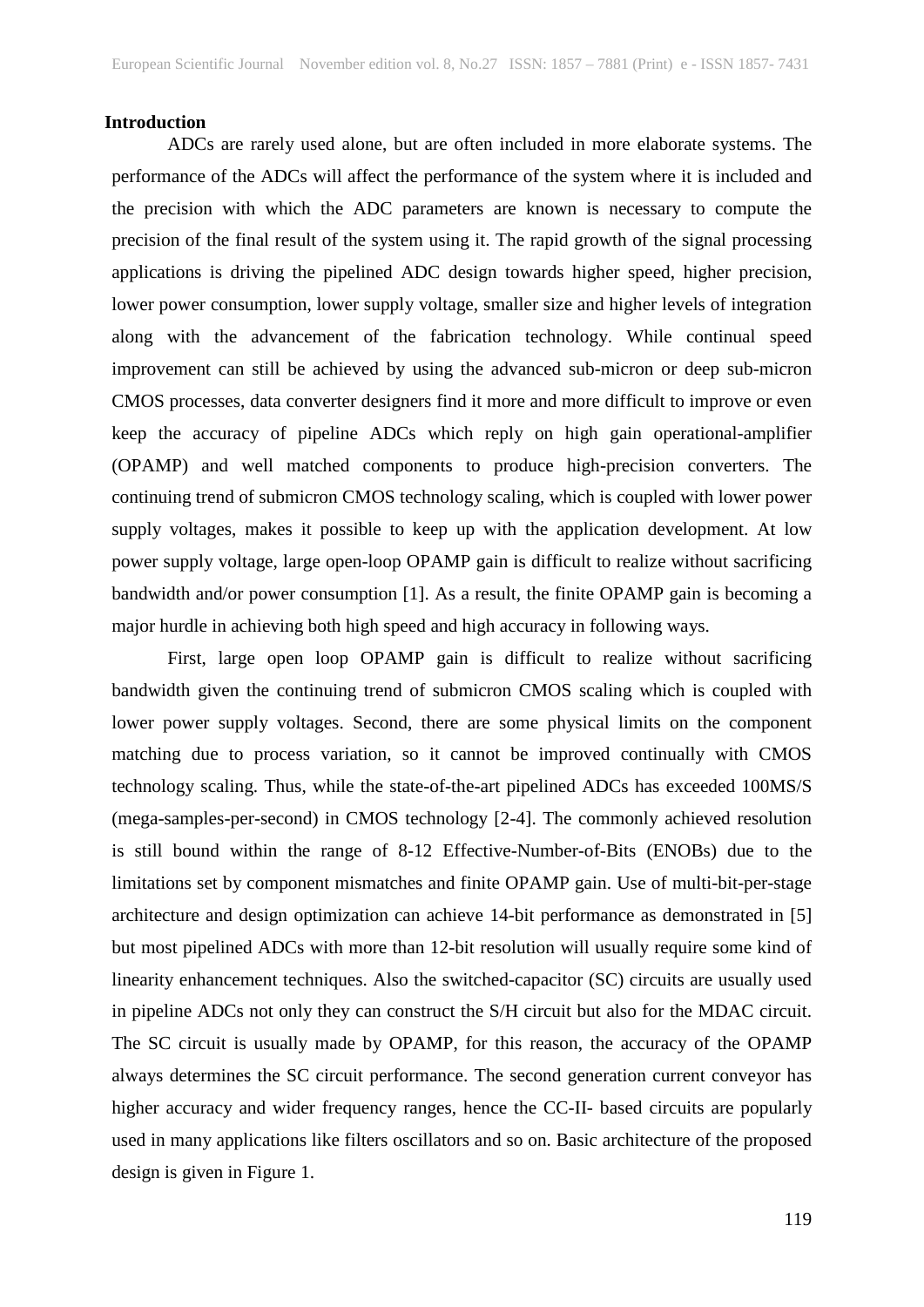

**Figure 1** Basic architecture of a pipeline ADC

## **Design of an ADC**

### **Design of CMOS inverter based second generation current conveyor**

Current conveyor second generation (CCII) has attracted the attention of researchers in the field of active filters and oscillators due to its distinct advantages over operational amplifier. This is attributed to their larger signal bandwidth, greater linearity, wider dynamic range, simple circuitry and low power dissipation [6-9]. Current mode circuits play the very important role in the design of various analog signal processing circuits. The main types of current mode circuits are current conveyor, operational transconductance amplifier, current feedback operational amplifier etc. Current conveyor circuits offer many advantages over voltage mode circuits to be used in the various analog signal processing circuits like large bandwidth, less complex, wider voltage and current swing. Figure 2 shows the proposed schematic of the CMOS Based second generation current conveyor.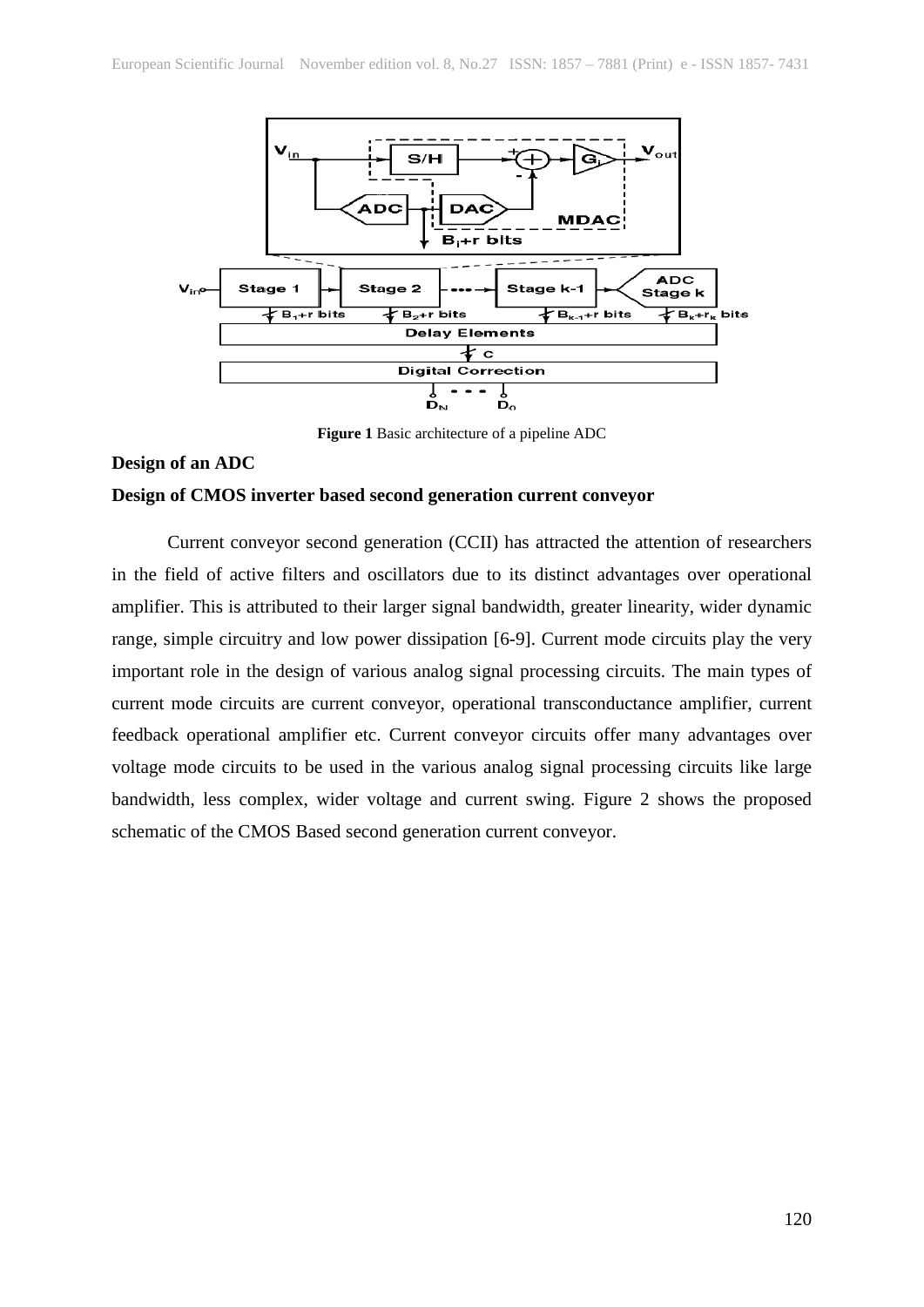

**Figure 2** Schematic view of Proposed Current Conveyor

After that authors have done work using this current conveyor and designed different circuits like: sample and hold circuit, multiplying D/A converter and comparator and simulate all the design in cadence environment using 0.18µm technology. Here only presenting main blocks of the design. MDAC and comparators are very important section for ADC.

## **Design of a Multiplying Digital to Analog Converter**

Figure 3 shows the schematic of the MDAC using proposed CC-II. In this feedback capacitor C2 plays a major role between terminals X and Z to cancel the high frequency and switching noises. When the voltage at the terminal Y changes, the voltage of the terminal X will follow that of the terminal Y and the settling time is faster due to feedback capacitor. The value of the feedback capacitor is 1pf.

It is very clear from the schematic that the switches are implemented using transmission gate having PMOS and NMOS of particular size so that the switch resistance does not affect the working of the MDAC circuit. The inverting and non inverting clock signal is provided using the inverter preceded by the pulse Input (Vp )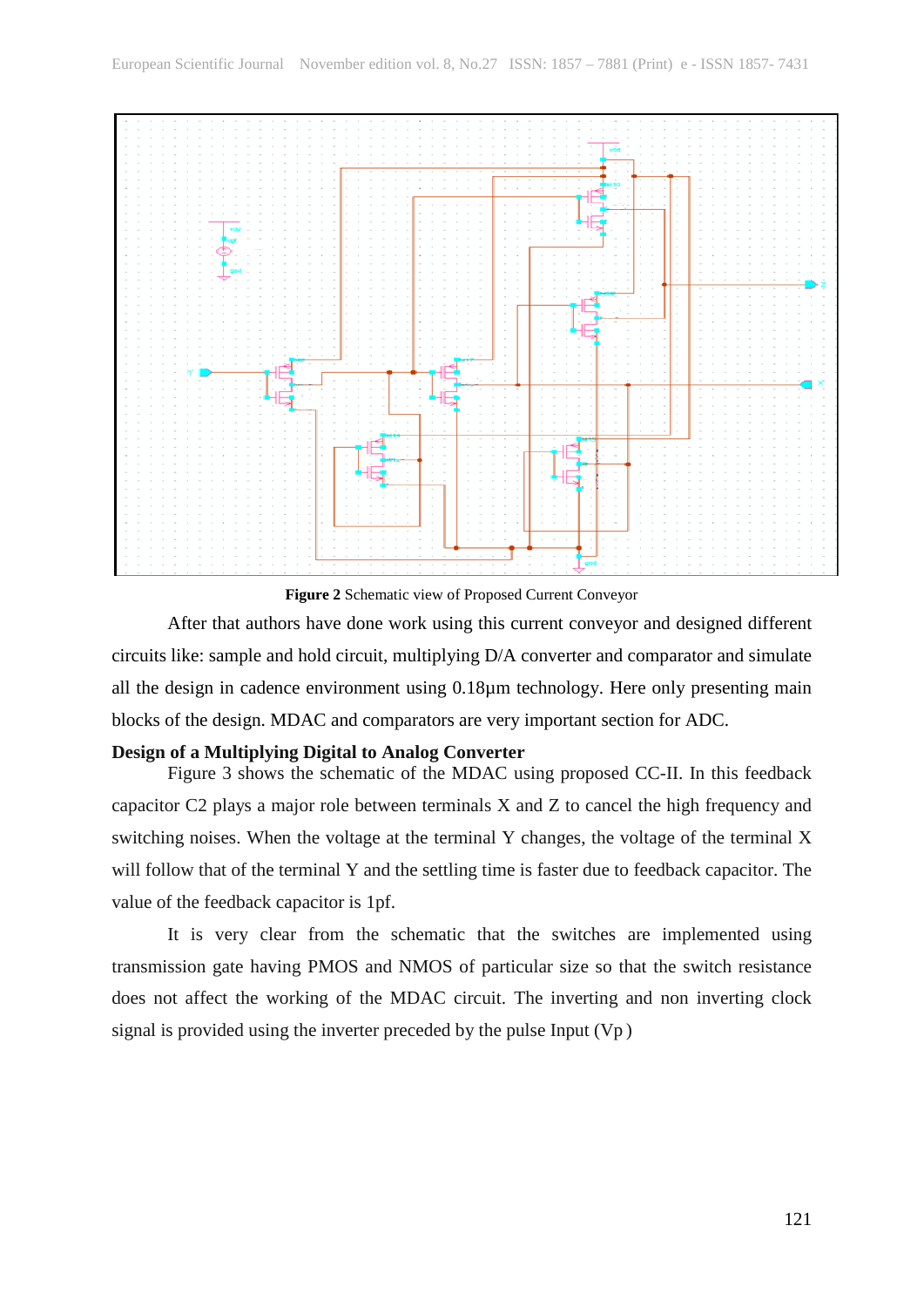

**Figure 3** Schematic of MDAC circuit

## **Design of a comparator**

Figure 4 has given a schematic view of a comparator design based on figure 2. This is a voltage comparator and it has consist of three main stages as shown in schematic view i.e. Preamplifier Stage, Decision Circuit and Output buffer stage. In the preamplifier stage the bias current  $(I_{bias})$  is of 20uA which is used to bias the transistor M1 and M2; from the schematic circuit it is clear that:

$$
io^{+} = \frac{gm}{2}(v^{+} - v^{-}) + \frac{Ibias}{2} = Ibias - io^{-}
$$
  
(1)

Where  $io<sup>+</sup>$  is positive branch current

- io is negative branch current
- $v^+$  is non inverting input
- v- is inverting input

gm is transconductance of two input transistor

$$
gm = \sqrt{2\beta ID}
$$

(2)

Where  $\beta$  is process technology parameter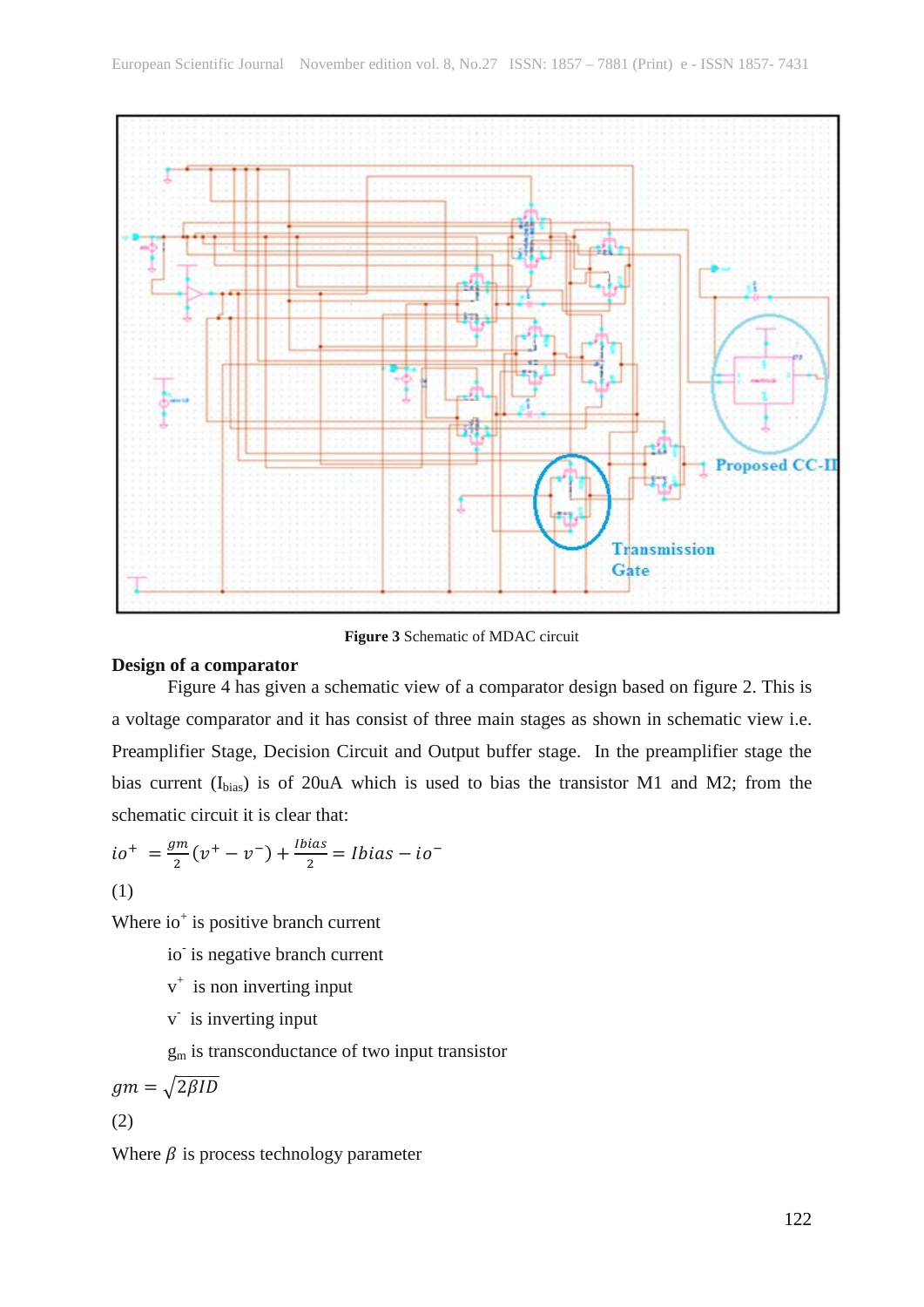$I<sub>D</sub>$  is the drain current through the input transistor

Using above equations we can decide the value of the aspect ratio of the transistors of the preamplifier circuit as:

M1= 900n/180n M2= 900n/180n M3= 270n/180n

M4= 270n/180n M5= 270n/180n M6= 270n/180n

The decision circuit uses the positive feedback from the cross gate consists of M7, M8, M9, M10 to increase the gain of the comparator circuit. The current io+ and io- from the preamplifier stage is provided as the input to this circuit, if io  $\gg$  io- then M7 and M9 are ON but M8 and M10 are OFF.

$$
\beta7 = \beta10 = \beta A \& \beta8 = \beta9 = \beta B
$$
  
(3)

Where  $\beta$ 's are process technology parameter of the transistor

$$
\beta = \mu nCox(\frac{w}{L})
$$
  
(4)

If the above given condition fulfills then the output voltages vo $\bar{a}$  and vo<sup>+</sup> through the decision circuit are:

$$
vo^- = 0
$$

$$
\left( 5\right)
$$

$$
vo^{+} = \sqrt{\frac{2io^{+}}{\beta A}} + \nu thn
$$
  
(6)

where  $v_{\text{thn}}$  is the threshold voltage of the NMOS.

Voltage across M9 reduces  $v_{\text{thn}}$  & then the M9 enters into the saturation region, then the current through M9 i.e. io- will be:

$$
io^{-} = \frac{\beta B}{2} (vo^{+} - vthn)^{2}
$$
  
\n
$$
io^{-} = \frac{\beta B}{\beta A} io^{+}
$$
  
\n(8)

This is the point at which switching takes place if  $\beta A = \beta B$  then io+ = io-

To shift the output of the decision circuit up to 1V the MOSFET M11 is added in series with the decision circuit. The comparator circuit has used an output buffer self biasing differential amplifier, an inverter was added on the output amplifier as an additional gain stage and also used to isolate any load capacitances.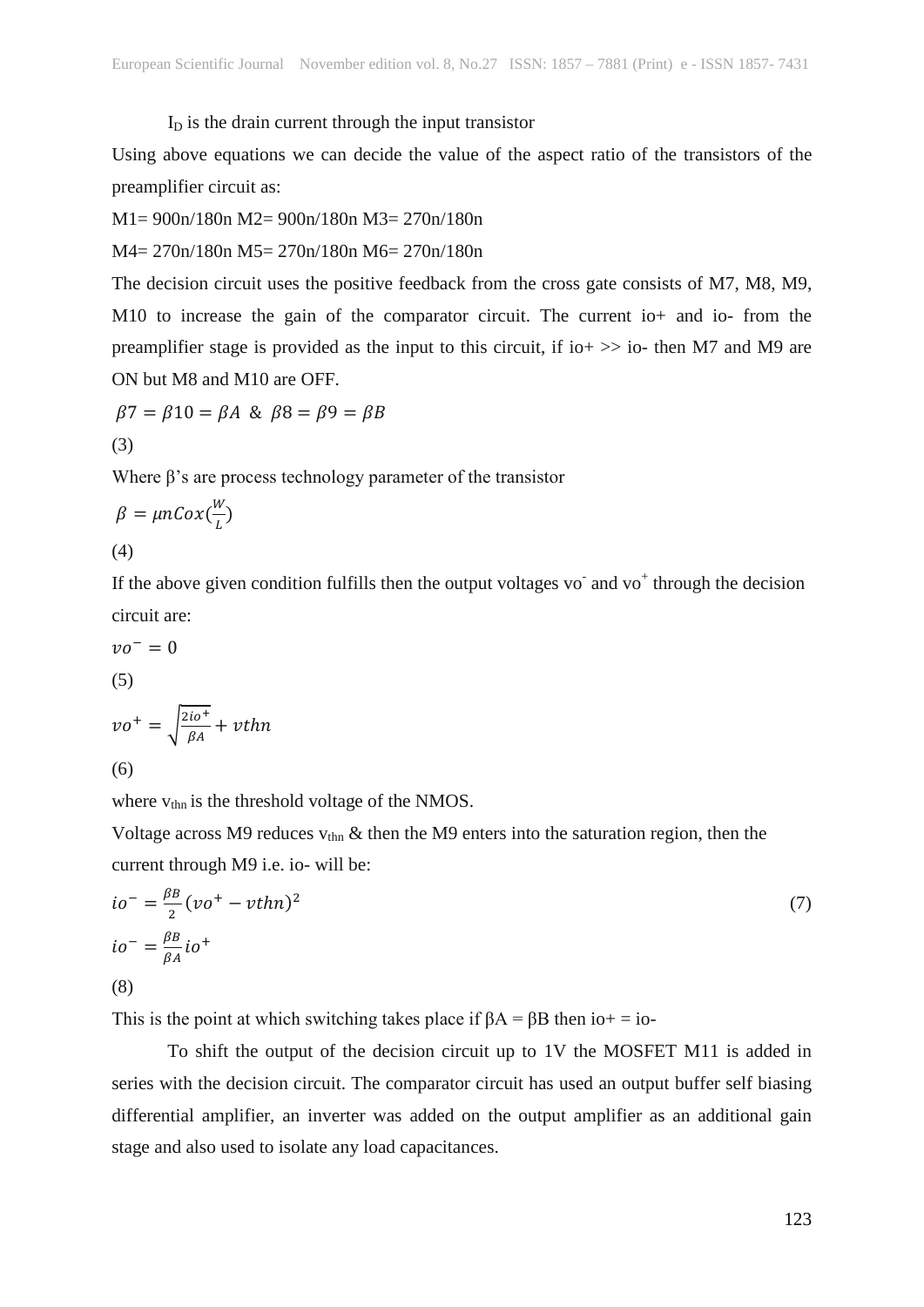

**Figure 4** Schematic of Comparator circuit

#### **Design of 8-bit Pipeline ADC**

In this authors have designed a 8 bit pipeline ADC based on single stage pipeline ADC. In the schematic design a 6 bit pipeline ADC is connected with two single stage pipeline ADC. Figure 6 shows a schematic view of 8 bit ADC. After completion of schematic, authors have implemented layout of the complete ADC. Than checked DRC and LVC of the design and no error found as shown in figure 7.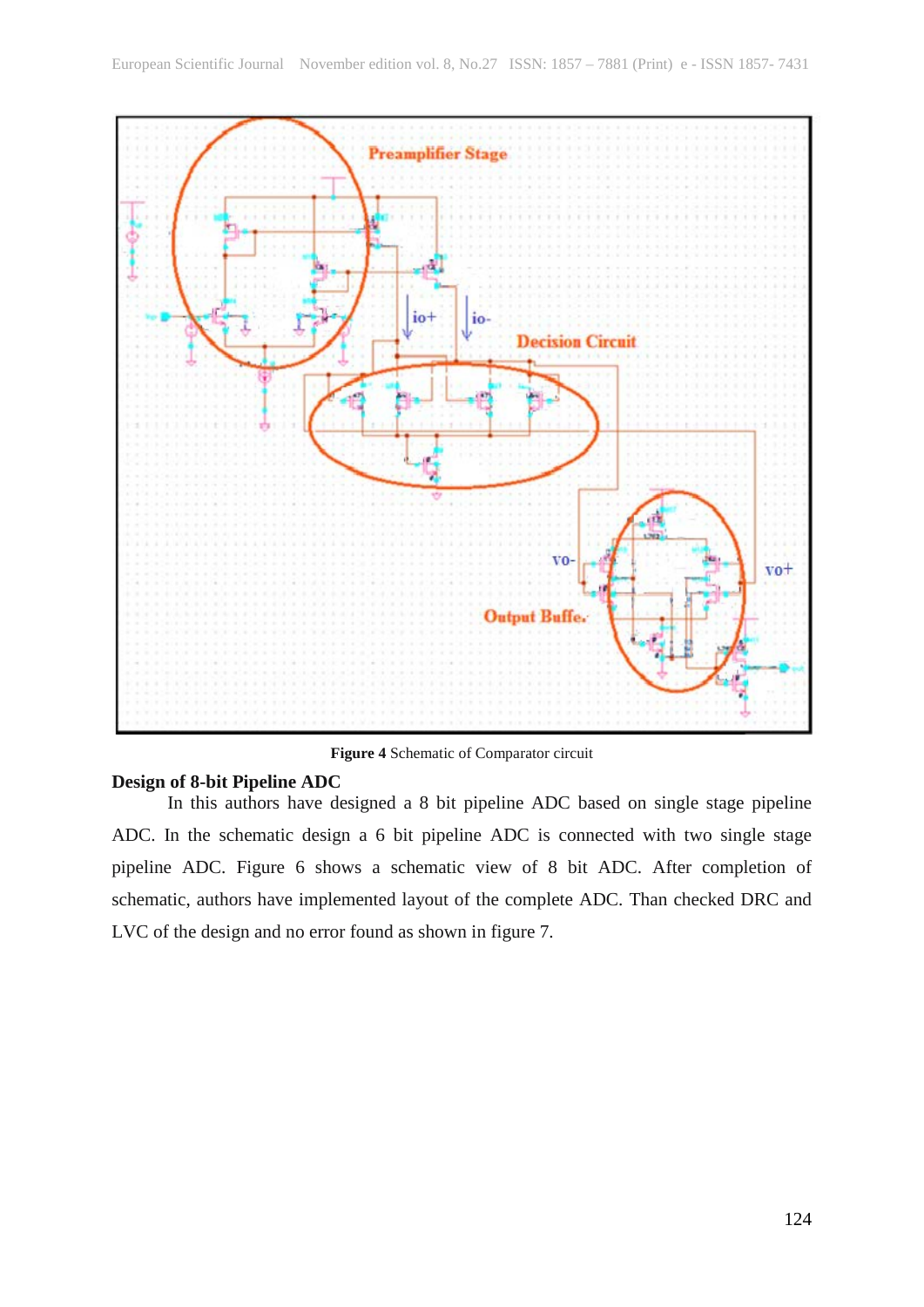

**Figure 5** Schematic of 8 bit Pipeline ADC



**Figure 6** Layout of the proposed 8 bit Pipeline ADC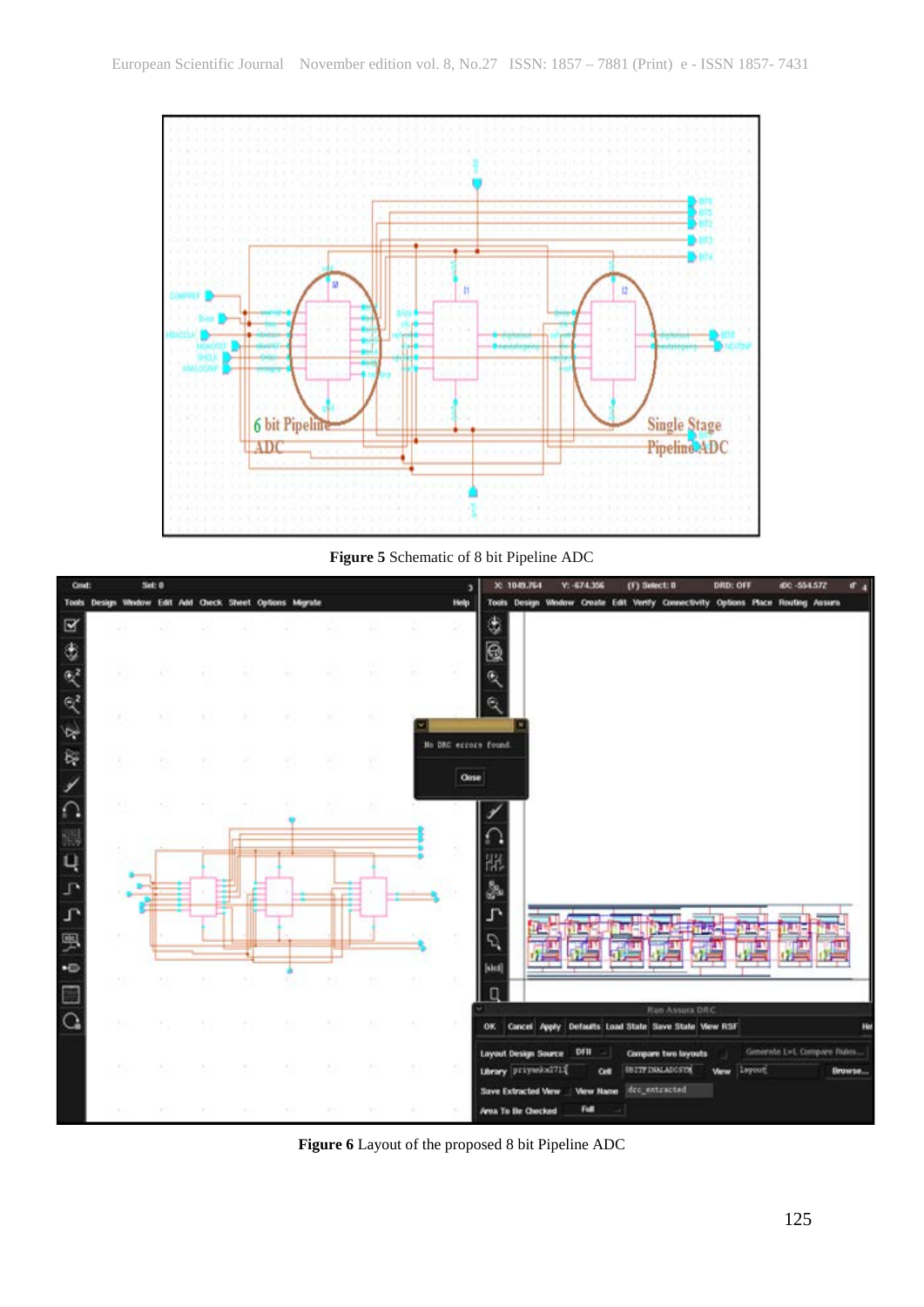## **Simulation results and discussion**

Simulation on cadence is done for testing and determining outputs of various stages of the design. Figure 7 present the sampled and hold block output of the proposed pipeline ADC, the provided clock frequency for sampling is 16 MHz and the input frequency was 2 MHz, the sample and hold outputs are taken from terminals X and Z respectively. The measured parameters are given in table 1.

| <b>S.NO.</b> | <b>PARAMETER</b>          | <b>VALUE</b>  |
|--------------|---------------------------|---------------|
|              | <b>Sampling Frequency</b> | <b>50 MHz</b> |
| 2            | Sample time               | $10$ ns       |
| 3            | Hold time                 | $15$ ns       |
| 4            | Load capacitance          | $1$ pF        |
| 5            | O/P Highest Amplitude     | 2.05 V        |
| 6            | O/P Lowest Amplitude      | 0.7V          |
| 7            | Power dissipation         | 3098.29 uw    |

**Table 1** Parameters of the proposed Sample & Hold Circuit



**Figure 7** Input and Output waveform of the sample & hold circuit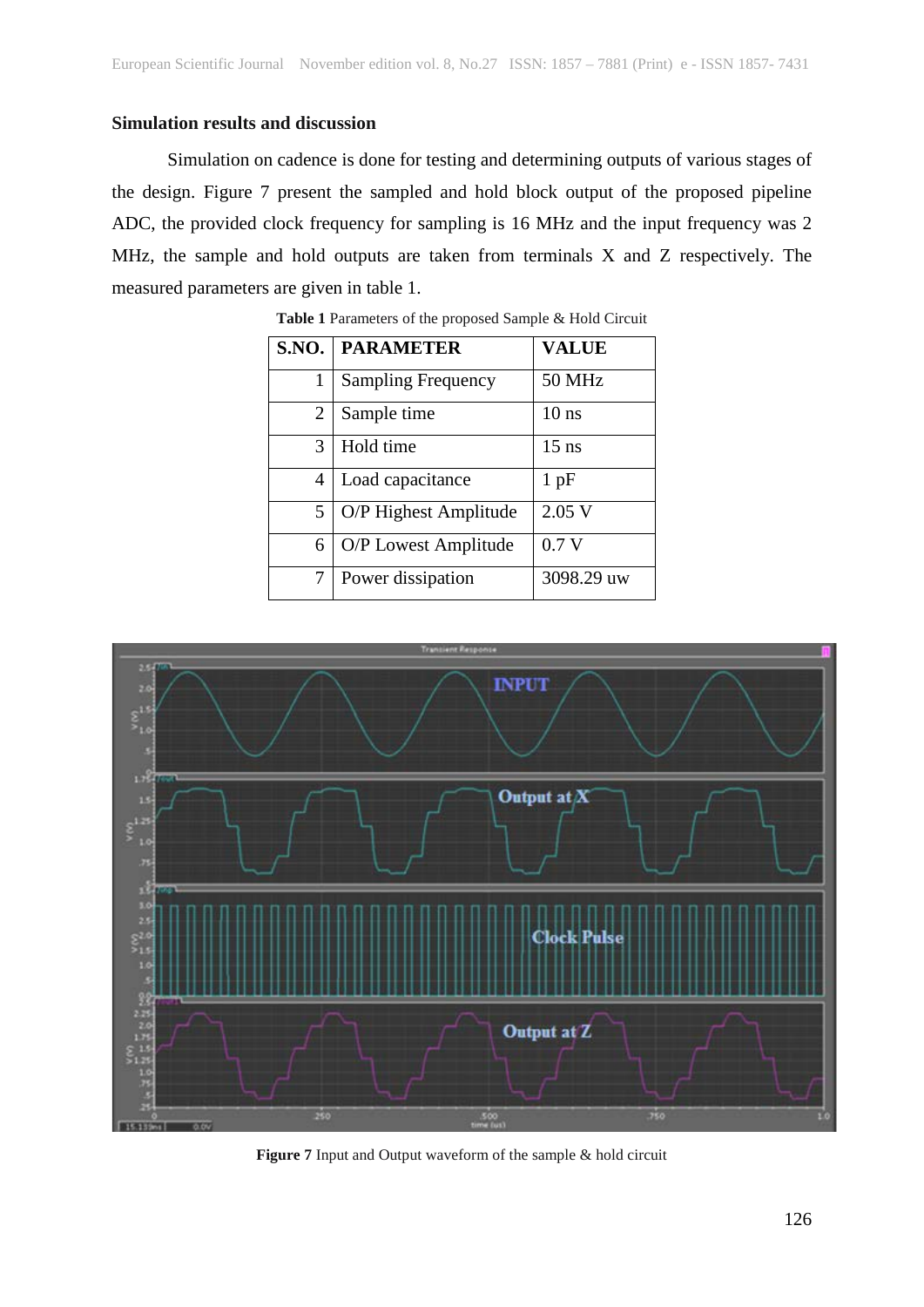The output is determined by two terminals X and Z with the same current to make the output voltage settling faster.



**Figure 8** Input and Output waveform of MDAC for sinusoidal input

Figure 8 gives the input/output waveform of the MDAC for sinusoidal input, the sinusoidal wave is applied at the input with  $0.5$  V  $_{p-p}$  at 2MHz (the MDAC operates at amplification mode i.e. reference of MDAC is 0 V. During this process authors have calculated some important parameters as given in table 2.

|   | S. No.   Parameter            | <b>Value</b> |
|---|-------------------------------|--------------|
|   | Settling time(Without C F/B)  | 97 nsec.     |
|   | 2   Settling time(With C F/B) | $71$ nsec.   |
| 3 | <b>Power Dissipation</b>      | 542 uW       |

**Table 2 Parameters of the proposed MDAC Circuit**

## **Comparator Gain Plot**

Figure 9 shows comparator gain plot, which shows the gain, is about 2076. This can be calculated by performing the DC analysis of the comparator design i.e. by plotting the output by fixing the reference voltage and varying the input. At this stage author have determined different parameters like: comparator gain, power dissipation, offset voltage, settling time and conversion Time. Parameter values are given in table 3.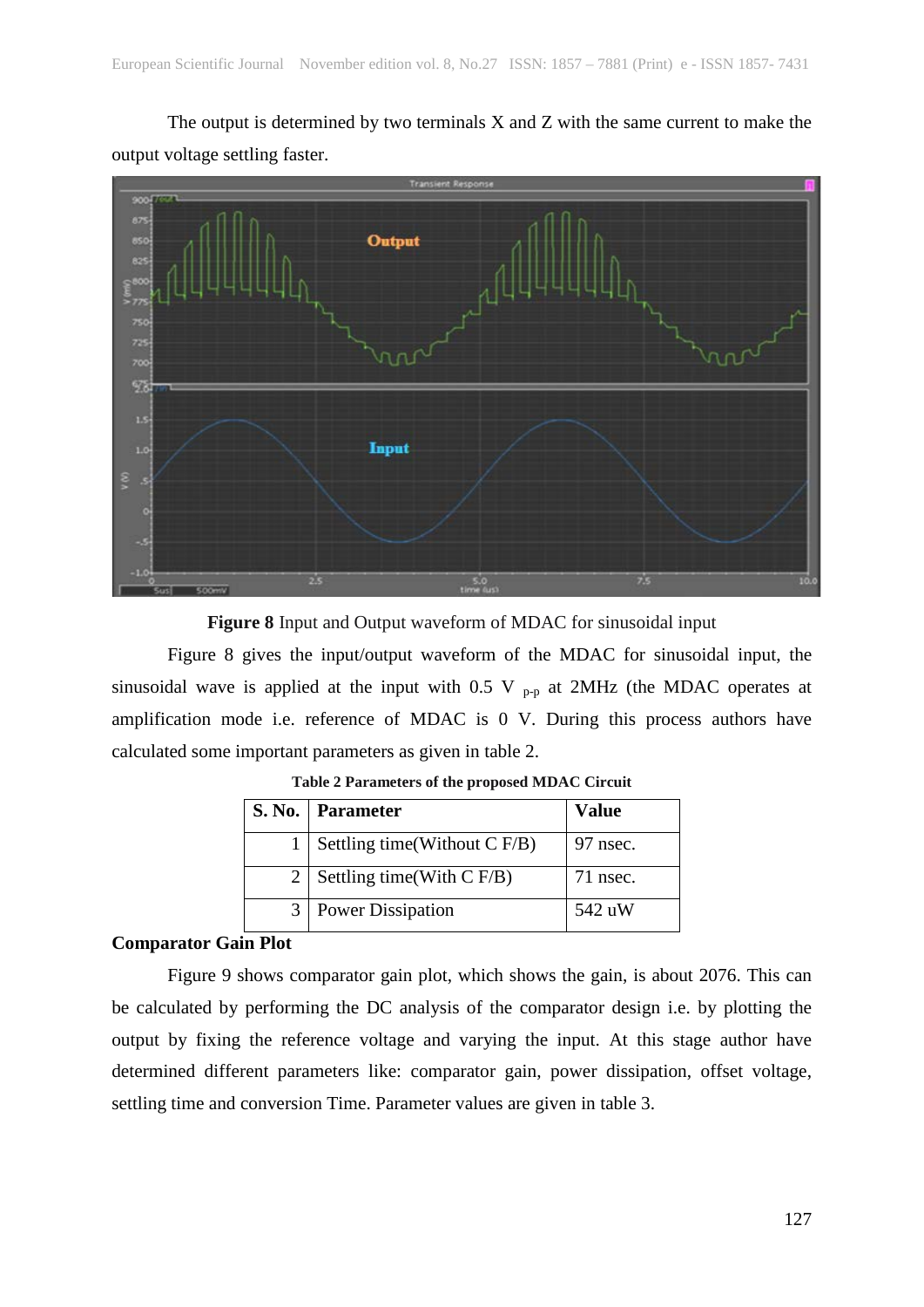| <b>S.No.</b> | <b>Parameter</b>         | <b>Value</b>  |
|--------------|--------------------------|---------------|
|              | <b>Comparator Gain</b>   | 2076          |
| 2            | <b>Power Dissipation</b> | 78.26uW       |
| 3            | <b>Offset Voltage</b>    | 1.1mV         |
|              | <b>Settling Time</b>     | 48ns          |
|              | <b>Conversion Time</b>   | $0.865$ nsecs |

**Table 3 Parameters of the proposed Voltage comparator**



**Figure 9** Transfer Curve and Gain Plot of Voltage comparator

## **Results of 8-bit Pipeline ADC**

Finally 8 bit pipeline ADC is designed and simulated in cadence environment with 0.18µm technology. Figure 10 shows the transient response of the 8 bit ADC for the exponential input of 1.8 V. Output starts with one value and its rise time starts at 0 second and constant at 50 nsec., fall time start at 50nsec. and constant at 500nsec. The complete circuit has the power dissipation is 14.2 mW. Table 4 has given various measured parameters.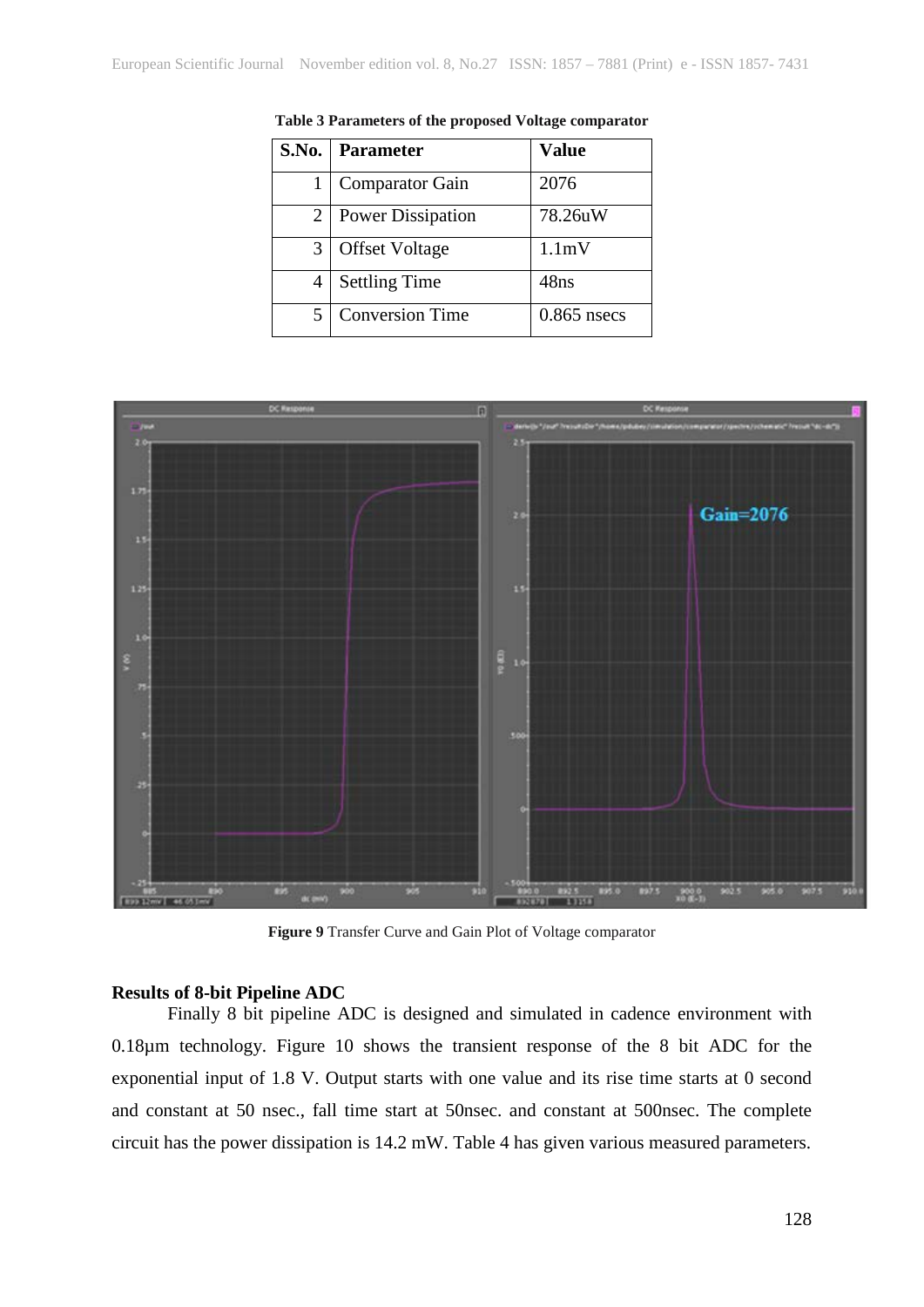

**Figure 10** Output of the 8-bit Pipeline ADC

| <b>Parameter</b>   | <b>Used parameter</b> | Measured/estimated values with proposed |                     |
|--------------------|-----------------------|-----------------------------------------|---------------------|
|                    | values                | design                                  |                     |
| Technology         | 0.18 um CMOS          | Power dissipation                       | 14.2 m W            |
| Power Supply       | 1.8V                  | Area                                    | $1.12 \text{ mm}^2$ |
| Sampling frequency | 25MHz                 | <b>Estimated Resolution</b>             | 7.66 bits           |
| Resolution         | 8 bit                 | <b>SINAD</b>                            | 47.8932 db          |
|                    |                       | $(S/N)_{ideal}$                         | 49.92 db            |
|                    |                       | <b>INL</b>                              | 1.2 LSB             |
|                    |                       | <b>DNL</b>                              | 0.82 LSB            |

**Table 4 Final results of a proposed pipeline ADC**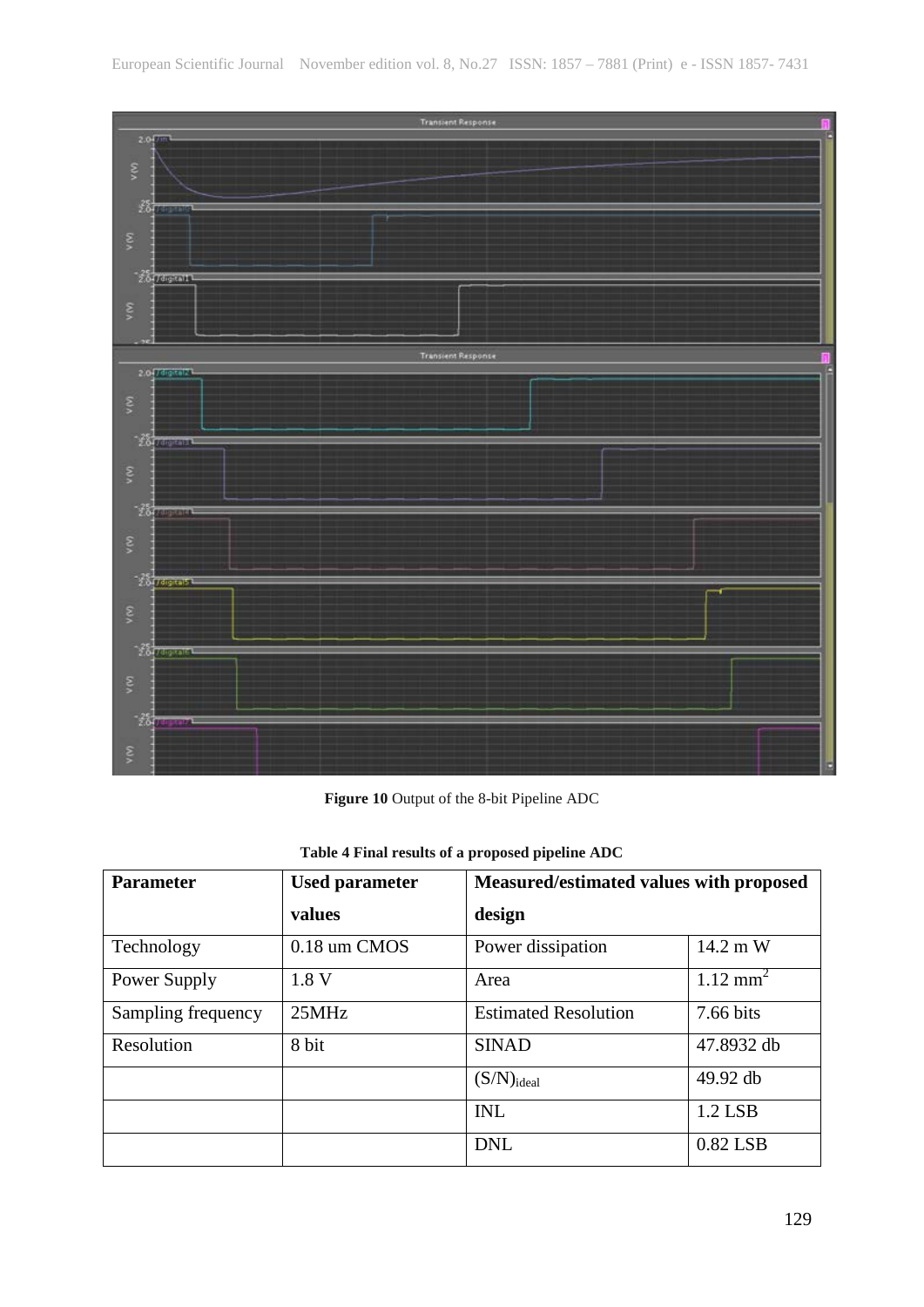#### **Conclusion**

An area and power-efficient current conveyor pipelined ADC is reported in this work. Propoesd ADC employs the use of current conveyor in place of the OPAMP; also in place of the traditional current conveyor CMOS inverter based current conveyor is designed and used. The circuit techniques such as the use of Multiplying DAC enhance the applications of the proposed design in the area efficient application. The proposed architecture is implemented in a 180nm digital CMOS technology with standard threshold voltage devices only. The presented pipelined ADC design is compact in size as compared with other ADCs with similar sampling rates and resolutions. This design has achieved the best power efficiency and power consumption about 14.2 mW under a 1.12 V supply. Also estimated the parameters of the design with implemented algorithms as given in table 4.

### **Acknowledgement**

This work has been carried out in SMDP VLSI laboratory of the Electronics and Instrumentation Engineering department of Shri G. S. Institute of Technology and Science, Indore, India. This SMDP VLSI project is funded by Ministry of Information and Communication Technology, Government of India. Authors are thankful to the Ministry for the facilities provided under this project.

#### **References :**

Jipeng Li, Member, IEEE, and Un-Ku Moon, Senior Member, IEEE," A 1.8-V 67-mW 10-bit 100MS/s Pipelined ADC Using Time-Shifted CDS Technique", IEEE Journal of Solid-State Circuits, Vol. 39, No. 9, September 2004.

K. Kim, N. Kusayanagi, and A. Abidi, "A 10-b 100MS/s CMOS A/D Converter," IEEE Custom Int. Circuits Conf., pp. 419-422, May 1996.

D. G. Nairn, "A 10-b, 3V, 100MS/s pipelined ADC," IEEE Custom Int. Circuits Conf., pp. 257-260, May 2000.

Y. Park, S. Karthikeyan, F. Tsay, and E. Bartolome, "A 10-b 100MS/s CMOS Pipelined ADC with 1.8V power supply," ISSCC Digest of Tech. Papers, pp. 130-131, Feb. 2001

S. Yoo, T. Oh, J. Moon, S. Lee, and U. Moon, "A 2.5V 120MSample/s CMOS Pipelined ADC with high SFDR," Proc. IEEE Custom Integrated Circuit Conf., vol. 23, pp. 441-444, May 2002.

B. Wilson, "Recent developments in current conveyors and current mode circuits" IEEE Proceedings-G, pp. 63 – 77, 1990)